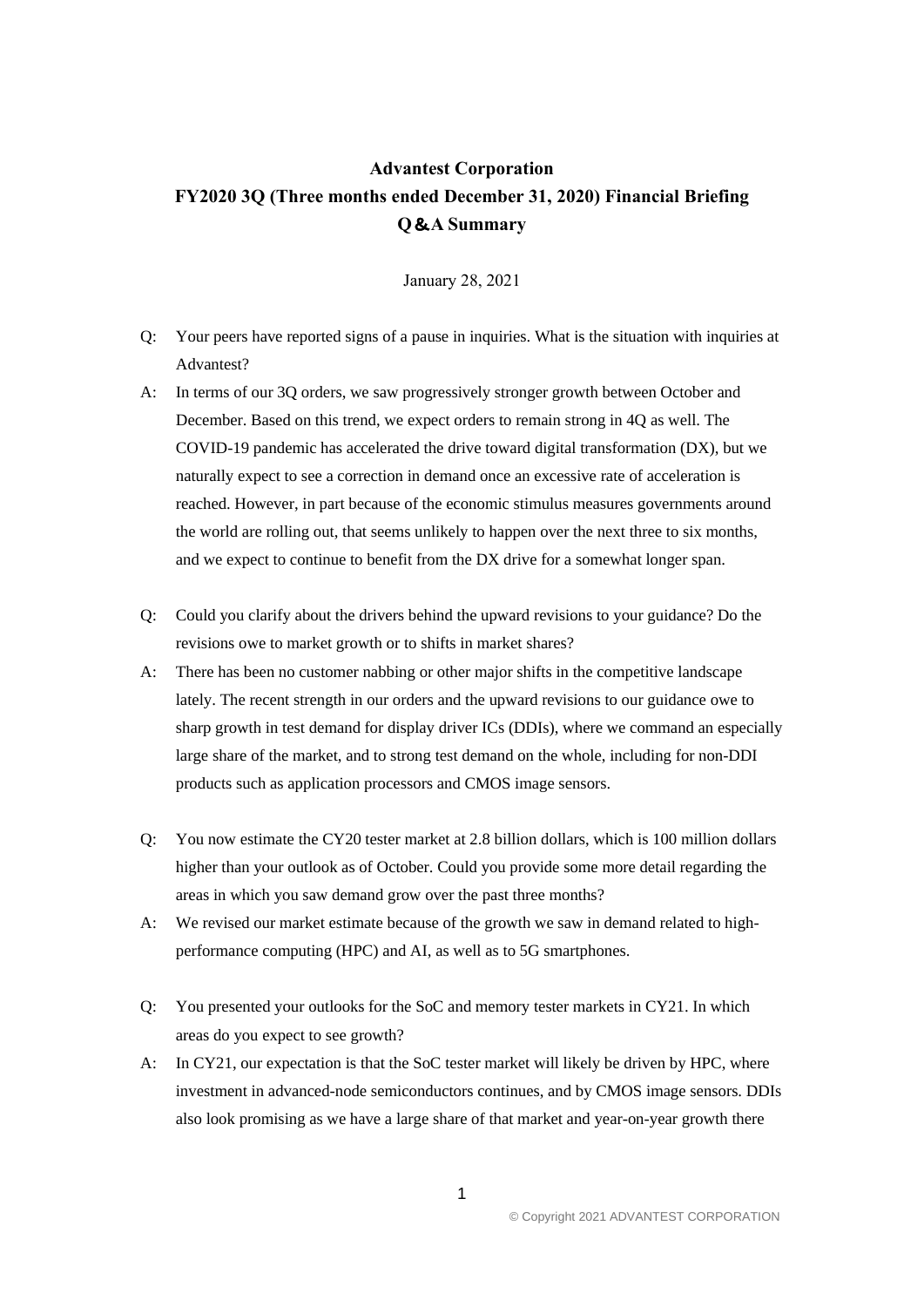looks likely to mount. In the case of the memory tester market, we expect to see growth associated with DRAM and NAND wafer testing in particular.

- Q: You mentioned that the briskness of SoC tester orders owes to smartphone manufacturers competing over market share. Do you expect to see further growth in the SoC tester market in CY21 even if some of the recent smartphone-related demand has been front loaded?
- A: We have continued to see an extremely large number of smartphone-related inquiries in 3Q and 4Q. While we do believe we will eventually see some ups and downs, our conversations with customers have thus far included no mention of investment in testers slowing down. We therefore believe that SoC tester demand is likely to remain brisk over the near term.
- Q: You mentioned that you expect your gross margin to improve in 4Q. Could you clarify the reasoning behind that? You said that the deterioration in the gross margin seen in 3Q owed to a less favorable product mix and to costs associated with the launch of new system level test (SLT) products. Is your outlook premised on that latter factor dropping out?
- A: While it is true that the costs associated with the launch of the new SLT products will drop out, our outlook for a recovery in gross margin in 4Q is premised to a greater extent on our expectation for a more favorable product mix.
- Q: Could you tell us how you view the size of the SLT market in CY20 and CY21, as well as how you view the growth potential of your business in that space?
- A: Frankly speaking, we do not have a clear estimate of the size of the SLT market because it has always been a difficult market to define. In terms of our own business, however, our impression is that we are seeing greater business opportunities as our customer base expands. Making growth a reality requires iterative conversations with each customer individually, so we are unlikely to see major growth, but our impression is that demand in 2021 will be on par with that of 2020 or slightly higher.
- Q: The low end of your CY21 outlook for the SoC tester market is for it to be flat versus the previous year, but based on your presentation today, that seems unlikely. On what sort of risks is that low-end outlook premised?
- A: The growth in the SoC tester market in CY20 owed in part to considerable growth in tester investment related to the major US smartphone company. Our CY21 market outlook assumes that while that sort of tester demand will slow, test demand for other applications will grow, resulting in net growth. If the market does trend as we anticipate, there is the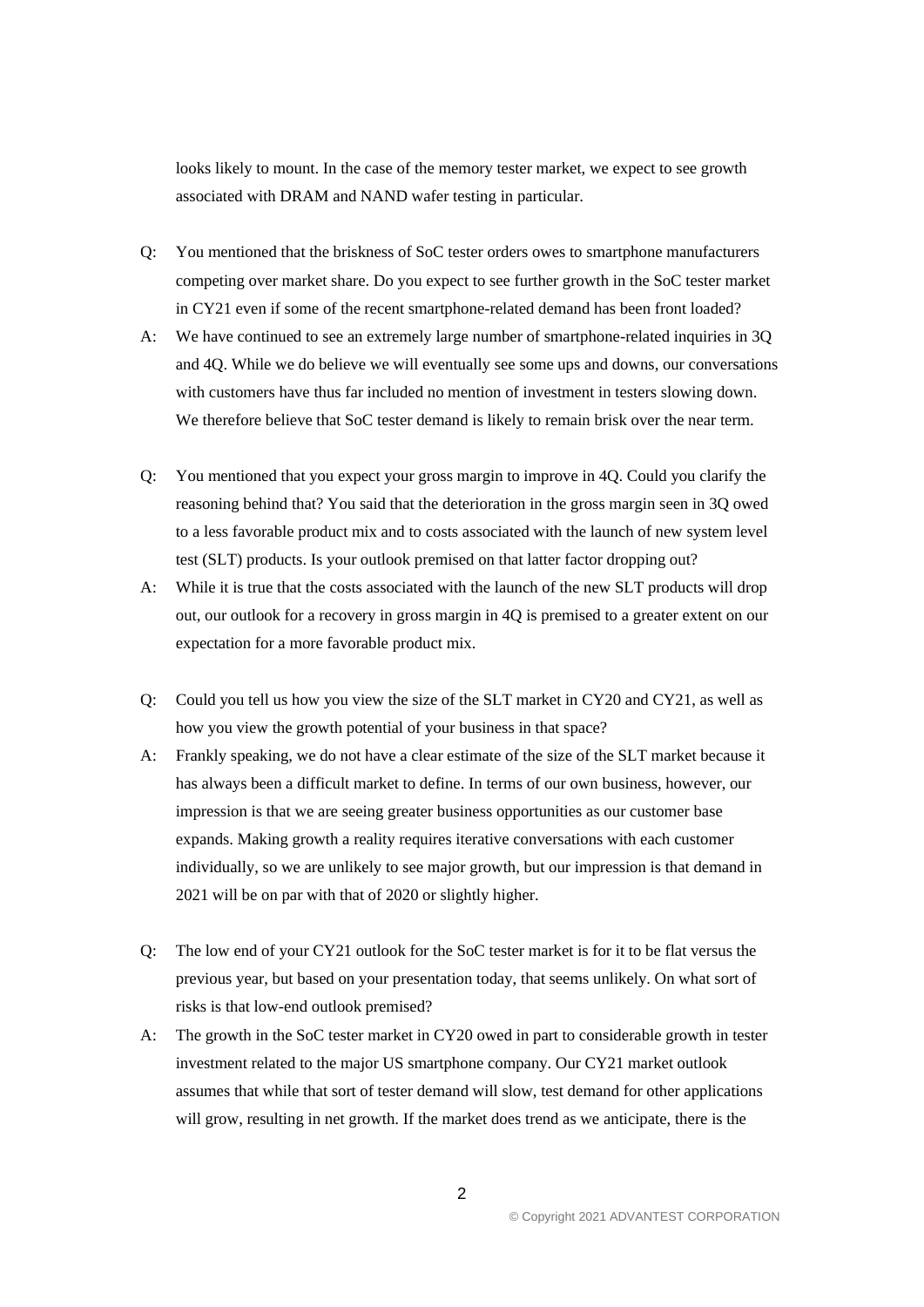possibility that we will recover the market share we lost in CY20 and that sales at our SoC business will grow at a rate that outpaces growth in the market.

- Q: You mentioned building up your production capabilities for SoC testers. Does that mean your production capacity is already getting tight? Also, if you are going to be building up your production capabilities, is there the possibility that you will engage in capital expenditure or otherwise incur additional costs?
- A: We basically pursue production capacity additions by managing our work with our outsourcing partners well. As part of business continuity planning (BCP) efforts during the pandemic, we have undertaken some additions to our in-house production capabilities but not in ways that have required new capital expenditure. That said, it is true that capacity for semiconductors and electronic components is looking increasingly tight. Against that backdrop, we are seeing our own orders rise considerably, so we are working to reduce the risk of supply delays by engaging in precise management.
- Q: It seems you expect orders to decline quarter-on-quarter in 4Q. Could you tell us what direction you expect orders to move in for each product type?
- A: While we look for a downturn DDI-related orders following the extremely high volume of inquiries we saw in 3Q, we expect our total companywide orders to remain strong in 4Q, at around 90 billion yen.
- Q: How do you view demand for testers for automotive and industrial machinery applications?
- A: Our automotive customers' tester utilization rates have risen sharply, and we are seeing an increasing volume of inquiries from them as they contemplate increasing production. While that space does not yet look as vibrant as smartphones or HPC, we feel that CY21 looks likely to be a good year.
- Q: The MPU manufacturer that was originally your customer is now using customized testers in-house. Do you see a possibility for their business to come back to you when they start outsourcing production to foundries?
- A: We generally refrain from commenting on individual customers. We are also not positioned to comment on that given that we have no knowledge of their supply chain policies, including as regards their approach to testing.
- Q: You have a substantial order backlog at present. Are your production capabilities such that you will be able to work your way through it without issue?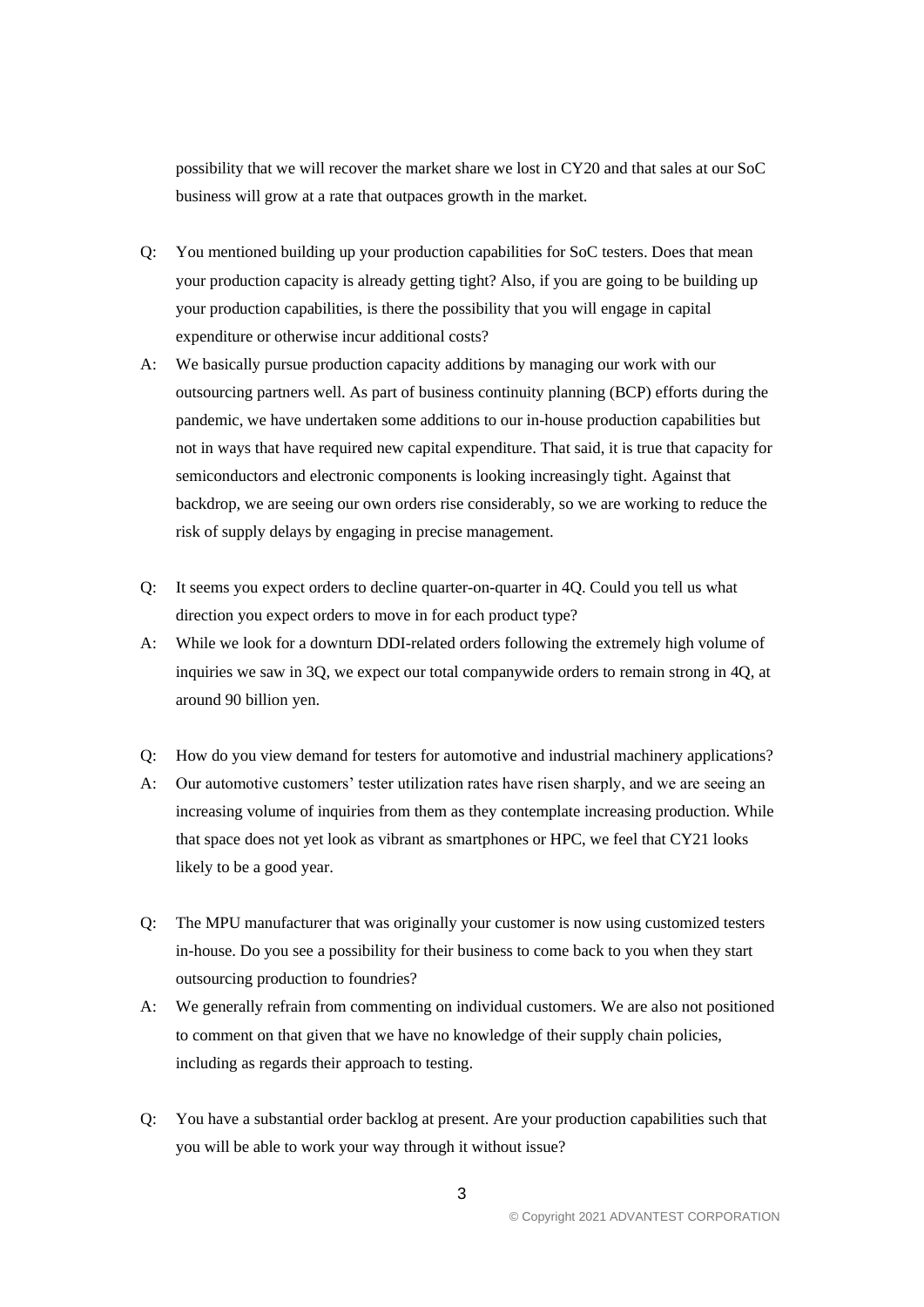- A: Quadrupling the 4Q sales forecast we issued today makes for around 320 billion yen in annual sales. We believe that barring any major supply chain disruptions or the like, we would have no problem at that level. We are also working to make our internal supply chain more resilient in order to be prepared for any additional ramifications from the pandemic, including prolonged lockdowns.
- Q: Your integrated report references advances in manufacturing. Could you tell us how you are increasing productivity at your domestic factories in particular, including in terms of your progress on DX initiatives?
- A: Since last year, we have been engaging in a robust drive to bolster our production efficiency by deploying robotics and leveraging a variety of data. Unfortunately, we have not yet seen tangible benefits in the form of a lower CoGS ratio. During the period covered by our next mid-term plan, we will strive to achieve considerable advancements in the manufacturing methods our factories employ and to bolster our production efficiency.
- Q: Could you provide us with an update on the new data analytics solutions business you are working on?
- A: When our customers launch 5nm chips and other advanced-node semiconductors, their semiconductor manufacturing processes are already generating more than a petabyte of data that needs to be analyzed, and the volume of that data is poised to increase going forward. In this environment, what we are striving to supply is solutions that enhance productivity by enabling customers to leverage their data from across all their processes, from the manufacturing of the semiconductors through to the testing. The early-adoption efforts we have undertaken are going well, but rather than being content with that, we are exploring a variety of different business frameworks so that we will be able to deliver greater value to a broader swath of the industry.

## Note

This document is prepared for those who were unable to attend the information meeting and is intended only for reference purposes. The original content has been revised and edited by Advantest for ease of understanding.

This document contains"forward-looking statements" that are based on Advantest's current expectations, estimates and projections. These statements include, among other things, the discussion of Advantest's business strategy, outlook and expectations as to market and business developments, production and capacity plans. Generally, these forward-looking statements can be identified by the use of forward-looking terminology such as "anticipate," "believe," "estimate," "expect," "intend," "project," "should" and similar expressions. Forward-looking statements